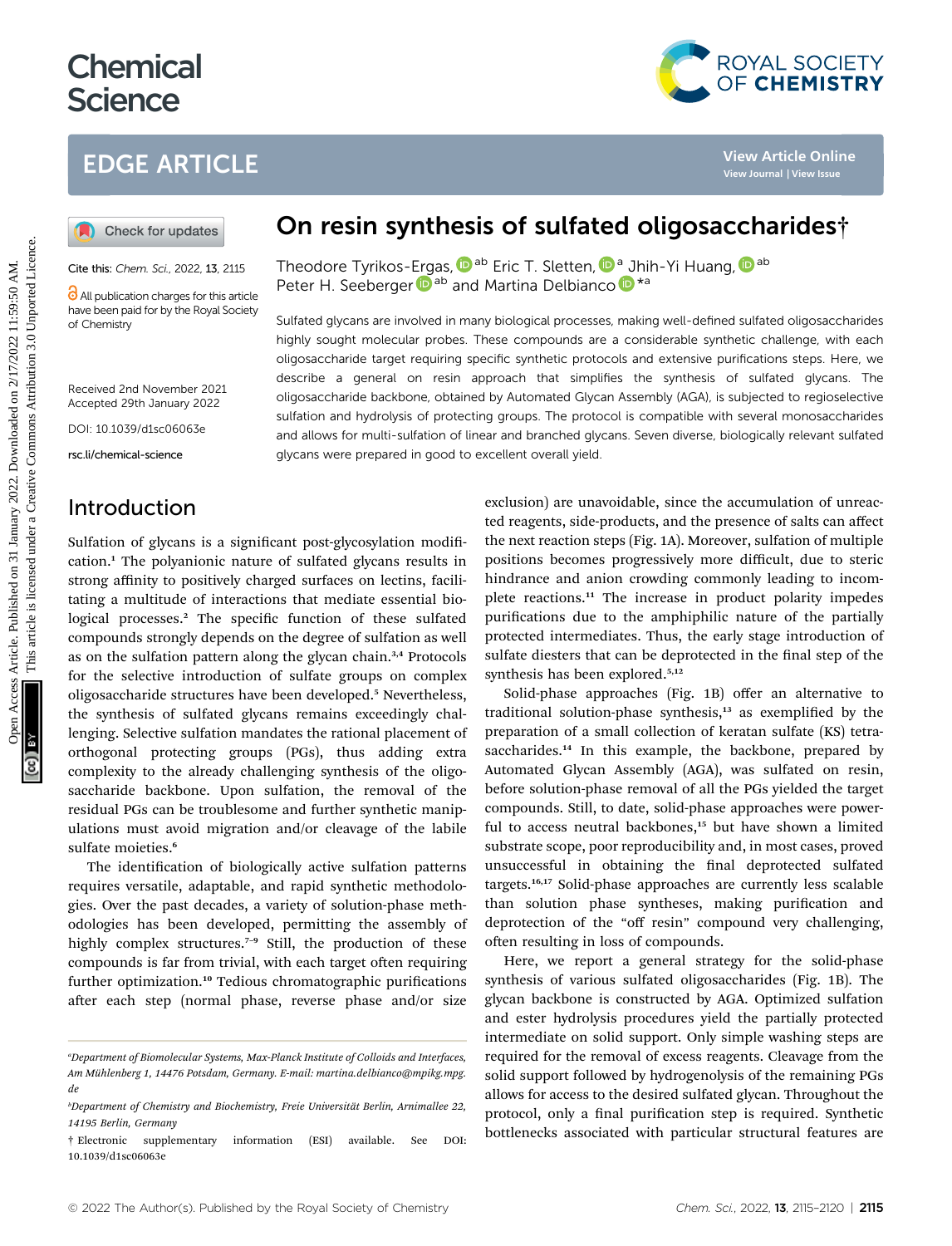

Fig. 1 Synthetic approaches to access sulfated glycans: classical solution-phase synthesis (A), on resin synthesis (this work, B).

identified and overcome. The general approach is showcased in the synthesis of seven diverse, biologically relevant targets.

#### Results and discussion

Solid-supported mannoside 1 bearing a free hydroxyl group at C-6 was prepared by AGA (see ESI†) and selected as model substrate for the development of the sulfation protocol (Fig. 2A). To obtain the sulfated target 5, four key steps (i.e. sulfation, hydrolysis, photocleavage, hydrogenolysis) had to be optimized to reach full conversion and avoid the accumulation of sideproducts.

In search for an efficient sulfating procedure compatible with the solid support, we screened different conditions based on sulfur trioxide amine complexes. Incomplete sulfation was observed using sulfur trioxide pyridine complex  $(SO_3 \cdot py)$  at ambient temperature (Fig. 2A, entries 1 and 2). Compound 1 was readily sulfated when the reaction was conducted at 40 °C for 15 h in a DMF/Py mixture (Fig. 2A, entry 3). No sulfation occurred when  $SO_3 \cdot NMe_3$  was employed (Fig. 2A, entry 4).

Lithium hydroxide (LiOH) is frequently utilized for ester hydrolysis of sulfated oligosaccharides.<sup>18</sup> To translate this procedure to the solid-phase paradigm, we set to identify a solvent system that dissolves LiOH and swells the polystyrene resin. The compromise proved troublesome since LiOH is poorly soluble in apolar solvents, often employed to guarantee proper resin swelling. The low LiOH concentration accessible in an 8 : 1 THF/water mixture (0.04 M) together with poor swelling of the resin resulted in no conversion (Fig. 2A, entry 5). Replacing water with MeOH permitted to increase the LiOH concentration (0.07 M), while maintaining suitable resin swelling. Full conversion was obtained when hydrolysis was performed in a 4 : 1 THF/MeOH mixture (Fig. 2A, entry 7). In an effort to increase the concentration of LiOH further, pyridine was added, but despite higher concentrations (0.5 M), no

product was observed (Fig. 2A, entry 8). The hydrophilic nature of compound 3 required the addition of MeOH to the photocleavage cocktail, generally performed<sup>19</sup> in pure  $CH_2Cl_2$  (Fig. 2A, entries 9–12).

The removal of the benzyl (Bn) groups was performed by catalytic heterogeneous hydrogenolysis. Different catalysts were tested, showing no signicant differences in the reaction outcome (Fig. 2A, entries 13–16). The catalyst was removed by filtration and the product purified by a reverse phase C18 and LH-20 size exclusion chromatography. The target compound was obtained as sodium salt upon treatment with  $Na<sup>+</sup>$  exchange resin for a 72% overall yield (over five steps including AGA, sulfation and deprotections).

To assess the generality of the protocol, six monosaccharides and five oligosaccharides based on different monosaccharide units, PGs, and glycosidic linkages were prepared (Fig. 2B and C). All glycan backbones were assembled following standard AGA protocols (see ESI† for complete protocols). The optimized sulfation procedure worked smoothly for all primary alcohols, regardless of the glycan length. Full conversion was also observed for secondary hydroxyl groups, including the poorly reactive hydroxyl groups at the C-2 position of mannose 6 and the C-4 position of galactose 7 (Fig. 2B). Multiple sulfate groups were introduced on a glycan (13–15) as well as on the same monosaccharide (12) proving ion crowding was not a challenge. Complex structures, including the trisulfated branched hexamannoside (14) and cellohexasaccharide (15), were successfully sulfated without any adjustments (Fig. 2C). Hydrolysis of the ester PGs was completed within 15 h for the majority of the sulfated targets. Longer reaction times were required for the sulfated cellulose oligomers 13 (24 h) and 15 (48 h) and lacto-Ntetraose (LNT) 11 (120 h), as previously reported for nonsulfated analogues.<sup>20</sup> The mild conditions were compatible with long debenzoylation reactions as no side-products were observed. Reaction progress was easily monitored by ESI-mass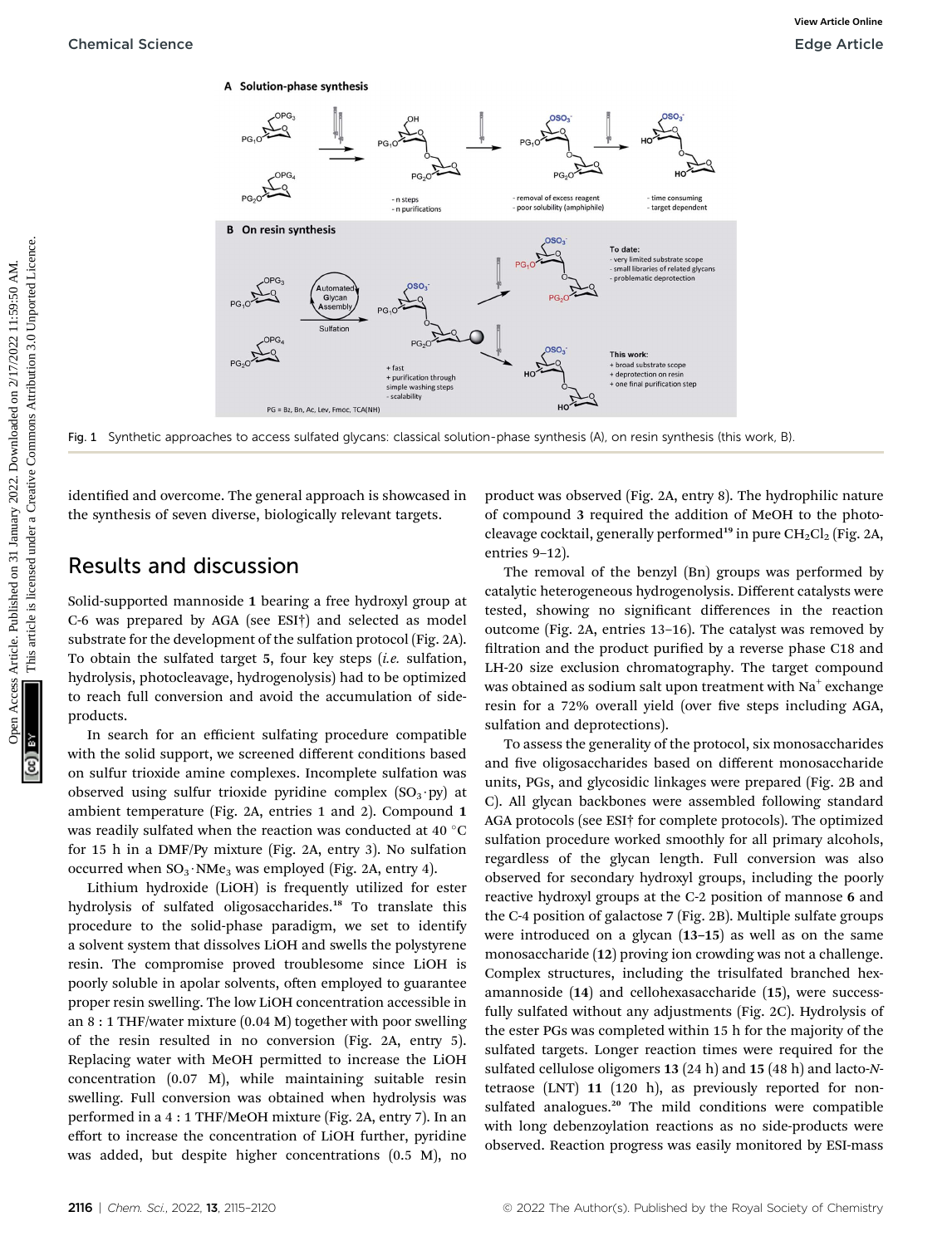

Fig. 2 Discovery of solid-phase synthesis conditions for sulfated oligosaccharides exemplified for the resin-bound mannoside 1 (A). Collection of mono- (B) and multi-sulfated (C) compounds obtained with the optimized conditions highlighted in grey in panel A.

spectrometry analysis on a minute reaction sample after microcleavage (Fig. S9†). Removal of Lev or Fmoc PGs could be achieved during the hydrolysis step or selectively using hydrazine or triethylamine, respectively (Fig. S11†).

Adjustments to the photocleavage solvent system were required for structures containing multiple sulfate groups to guarantee good solubility of the cleaved compound while maintaining ample resin swelling (Fig. 2A, entries 10–12). The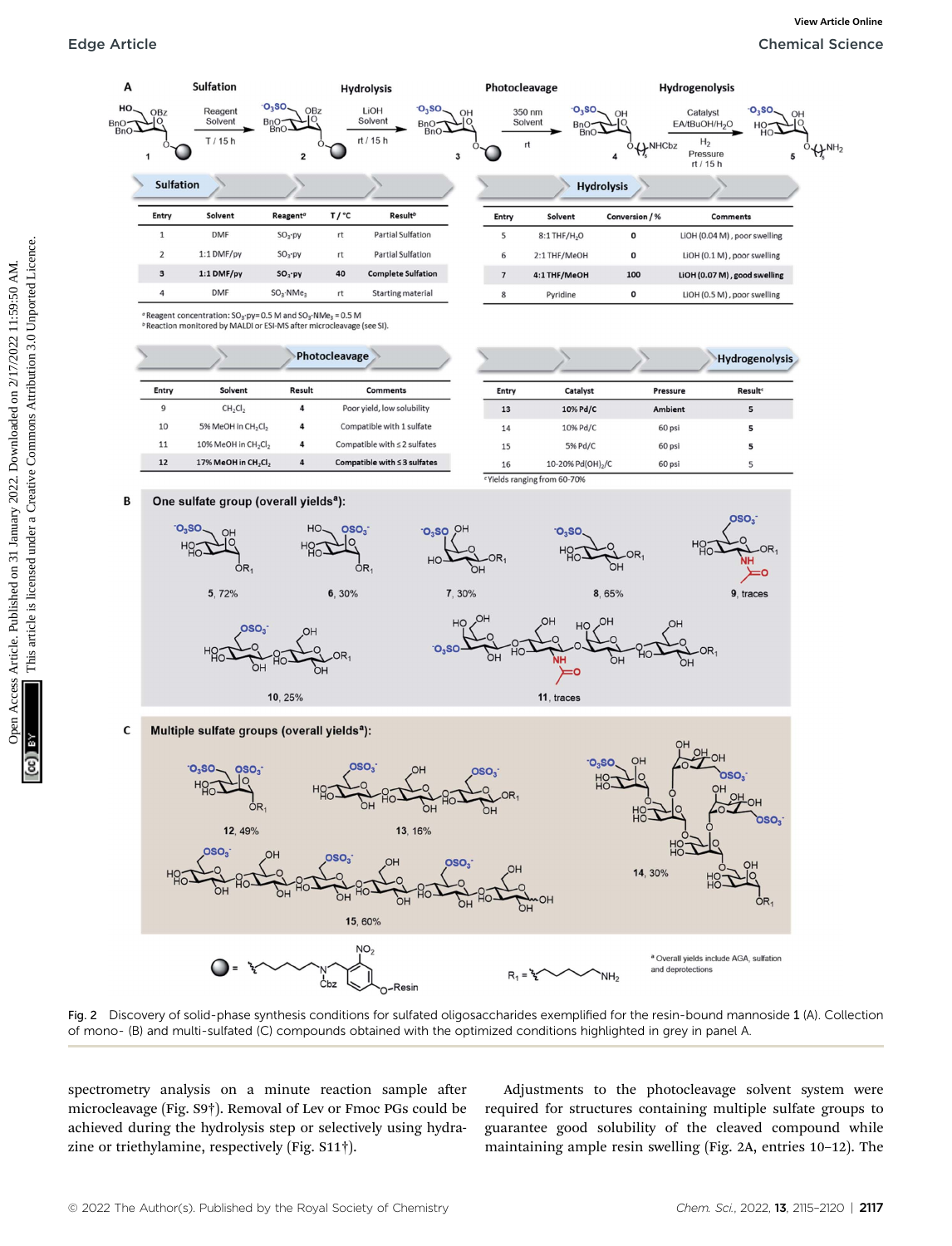final hydrogenolysis of the Bn ethers proceeded smoothly under standard conditions (Fig. 2B, entry 13). With this protocol, linear and branched oligosaccharides (5–10 and 12–15) were obtained in good to excellent overall yields. The entire protocol, including AGA, sulfation, and deprotections required less than 72 h, even for complex structures like 14 and 15. Simple access to collections of complex sulfated mannans (14), highly abundant in seaweeds, will fuel the characterization of marine glycans and their processing enzymes.<sup>21</sup> Moreover, patterncontrolled sulfated cellulose analogues like 15 are interesting targets to mimic the bioactivity of heparin, $2^{2,23}$  in which the anticoagulant activity is influenced by the position of sulfates. As well, sulfated cellulose structures are important compounds in materials science.<sup>24</sup>

A major limitation of the approach was revealed when attempting to synthesize compounds containing an acetylamino-2-deoxy-glucoside (GlcNAc) in their backbone (9 and 11). In these instances, the desired products were only obtained in trace amounts. The problem seemed associated with the final hydrogenolysis step, as mass spectrometry indicated full conversions for all prior transformations and a significant amount of crude product was obtained after photocleavage (Fig. S8 and S9†). Only trace amounts of product were recovered upon hydrogenolysis of 9a using 10% Pd/C (Fig. 3A, entries 1 and 2) even though MS-QTOF indicated complete removal of the Bn PGs (Fig. S10 and S19†).

Since sulfated N-acetyl glucosamine residues are an important part of biologically active glycans, $25$  we set out to overcome this limitation by screening different catalysts and conditions using compound 9a as model system (Fig. 3A). The use of a more disperse  $Pd/C$  catalyst<sup>26</sup> can improve hydrogenolysis yields; however, in our case, the use of 5% Pd/C was not bene ficial (Fig. 3A, entry 3). A remarkable increase in yield was observed using PdPt/C or Pd(OH)<sub>2</sub>/C as catalysts in a pressurized reactor (Fig. 3A, entries 4 and 5). However, these catalysts failed when the reaction was performed with 11a as starting material (Fig. 3A, entry 8). Loss of sulfated compounds during hydrogenolysis is a known issue; similar observations have been reported during the synthesis of hyaluronans $27$  and in the synthesis of a 24-mer of chondroitin sulfate, where the yield drastically dropped during hydrogenolysis.<sup>7</sup> The significant drop in yields are often tolerated because solution phase synthesis are commonly performed on a larger scale, but becomes much more dramatic when dealing with the smaller quantities compatible with solid-phase approaches, often resulting in complete loss of compound.<sup>17</sup> Chemical Science<br> **Online on 31 Associates** Article and the Substitute on 2011 Maximum 2022. Downloaded on 2022. The entire published on 2022. The entire published on 2022. Download denote the Creative Commonstration and



| $\mathbf{1}$   | 9a  | 10% Pd/C                      |                          | Ambient | 2%  |
|----------------|-----|-------------------------------|--------------------------|---------|-----|
| $\overline{2}$ | 9a  | 10% Pd/C                      | ۰                        | 60 psi  | 3%  |
| 3              | 9a  | 5% Pd/C                       | $\overline{a}$           | 60 psi  | 5%  |
| 4              | 9a  | 4% 1% PdPt/C                  | ä,                       | 60 psi  | 19% |
| 5              | 9a  | 10-20% Pd(OH) <sub>2</sub> /C | i.                       | 60 psi  | 24% |
| 6              | 9a  | 10-20% Pd(OH),/C              | <b>Thiourea</b>          | 60 psi  | 34% |
| $\overline{7}$ | 11a | 10% Pd/C                      | $\overline{\phantom{a}}$ | Ambient | 2%  |
| 8              | 11a | 10-20% Pd(OH) <sub>2</sub> /C | ٠                        | 60 psi  | 5%  |
| 9              | 11a | 10-20% Pd(OH),/C              | <b>Thiourea</b>          | 60 psi  | 38% |

a Upon completion of hydrogenolysis, prior to filtration, the crude mixture was treated with thiourea (10 equiv.) <sup>b</sup>Overall yields including AGA, sulfation, and deprotections

E NAc containing glycans (overall yields<sup>a</sup>)



Fig. 3 Screening of conditions for the hydrogenolysis of the Bn ethers in 9a and 11a (A). Biologically relevant GlcNAc and GalNAc containing glycans obtained with the optimized protocol highlighted in grey in panel A (B).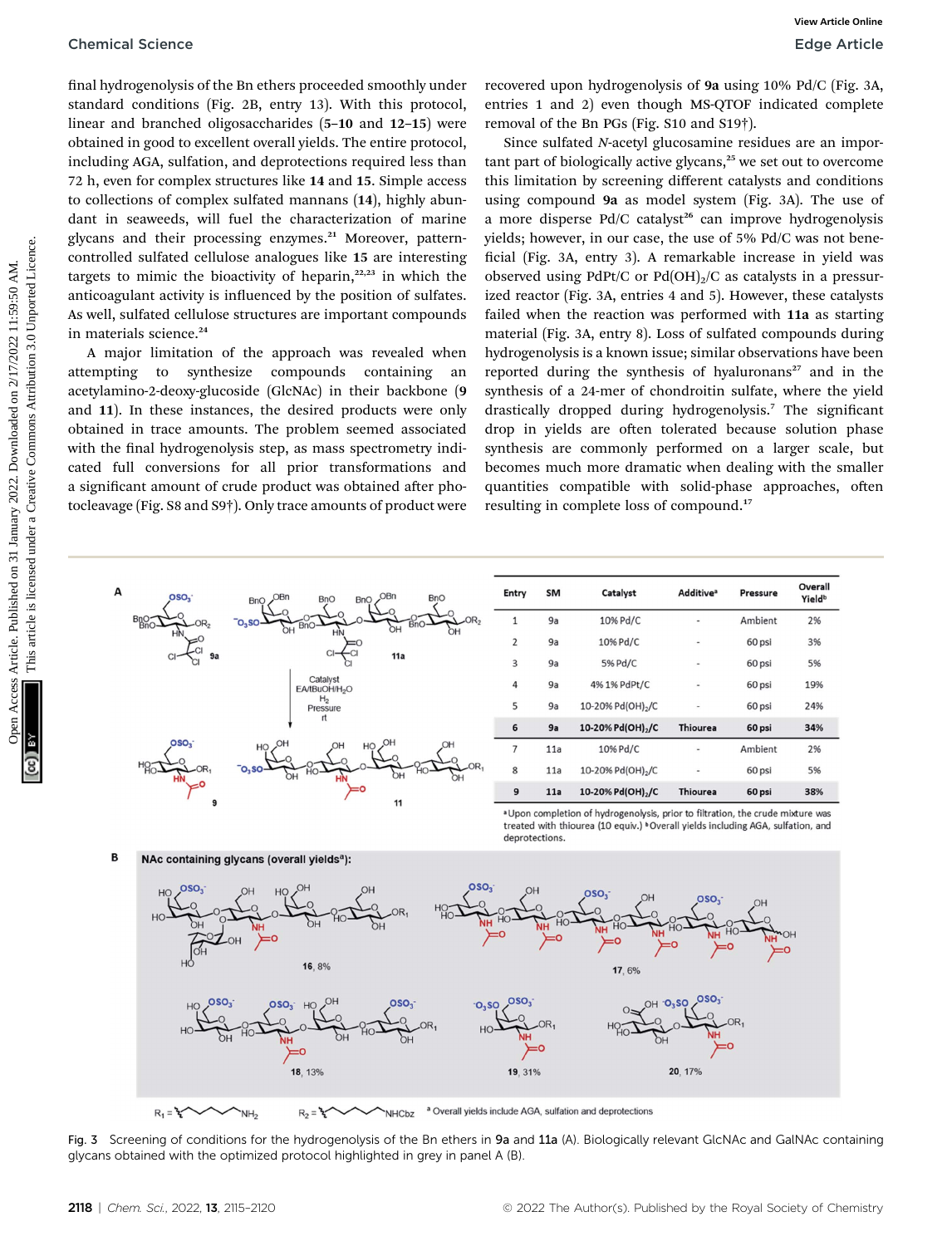We hypothesized that the low yields were the result of the strong coordination of the target compounds to the palladium catalyst. We envisioned the treatment of the reaction mixture, upon completion of hydrogenolysis, with a palladium scavenger to promote ligand exchange and release the desired product. Much higher yields were obtained when the crude mixture was treated with thiourea, a molecule with high affinity to palladium (Fig. 3A, entries 6 and 9). The overall yield of sulfated 11 significantly improved from 5 to 38% (Fig. 3A, entry 9). Size exclusion chromatography assured the complete removal of thiourea from the target compound (Fig. S20†).

Next, we explored the scope of the new protocol for the synthesis of biologically relevant compounds bearing the acetylamino moiety (Fig. 3B). Two sulfated LNT structures (11 and 18) as well as the 6-O-SO $_3^{-1}$  Lewis $^x$  antigen 16 were prepared to study their interaction with the human galectin-4 $28$  and L-selectins, $29$ respectively. The synthesis of the trisulfated chitin oligomer 17 yielded a heparin-like anticoagulant structure with a defined degree and pattern of substitution, crucial to avoid toxicity.<sup>30</sup>

During the synthesis of tetrasaccharide 18, treatment with lithium hydroxide unexpectedly caused the cleavage of the TCA PGs. The modular methodology allowed for fast, selective acetylation of the free amino group directly on resin, prior to photocleavage, using 15% acetic anhydride in DMF. The loss of the TCA group was also observed for compounds 19 and 20, where the subsequent re-acetylation was not fully selective such that some hydroxyl groups were acetylated. Advantageously, the unwanted O-acetyls were chemoselectively removed by repeating the on resin LiOH hydrolysis step, facilitating the purification and ultimately yielding the final compounds in good overall yields. The successful synthesis of compounds 19 and 20 indicate that the protocol offers a promising approach for the assembly of well-defined glycosaminoglycan targets. Edge Article<br>
We hypochecised that the low yields were the result of the **Althor contribution**<br>
strong area completion of the traperation of the publishem sovereger and you have been completed this project. T. I. d. develo

#### Conclusions

In conclusion, we have addressed several issues related to the synthesis of sulfated glycans on solid support. We identified  $SO<sub>3</sub>$  py as a generally effective reagent for on resin sulfation. We identified resin swelling related issues in the solid phase ester hydrolysis and overcame them by careful selection of reagents and solvent mixtures. We addressed solubility issues encountered with partially protected sulfated glycans during photocleavage. Moreover, we identified metal coordination as the most likely detriment to the high yielding debenzylation of acetylaminocontaining sulfated glycans. The resolution of these problems resulted in a general on resin approach for the synthesis of sulfated glycans with a broad reaction scope. A diverse collection of sulfated glycans, including multi-sulfated linear and branched hexasaccharides was prepared. The robust approach will fuel the production of collections of sulfated glycans that are needed for systematic biological studies exploiting microarray technologies.<sup>31</sup>

### Data availability

All experimental and characterisation data are available in the ESI.†

### Author contributions

M. D. conceived this project. T. T. E. developed the protocols and synthesised all the target compounds. E. T. S. assisted with the protocol development and optimized the analytical characterization. J. Y. H. assisted with the synthesis of the BBs. M. D. supervised the project. T. T. E., E. T. S., J. Y. H., P. H. S., and M. D. contributed to and discussed the manuscript.

## Conflicts of interest

There are no conflicts to declare.

#### Acknowledgements

We thank the Max Planck Society, the MPG-FhG Cooperation Project Glyco3Dysplay and the German Federal Ministry of Education and Research (BMBF, grant number 13XP5114) for generous financial support. E. T. S. acknowledges financial support from the Alexander von Humboldt Foundation. J. Y. H. acknowledges the International Max Planck Research School on Multiscale Bio-Systems for funding.

#### References

- 1 N. Taniguchi, T. Endo, G. W. Hart, P. H. Seeberger and C. H. Wong, Glycoscience: Biology and Medicine, Springer, Japan, Tokyo, 2015.
- 2 S. M. Muthana, C. T. Campbell and J. C. Gildersleeve, ACS Chem. Biol., 2012, 7, 31–43.
- 3 C. I. Gama, S. E. Tully, N. Sotogaku, P. M. Clark, M. Rawat, N. Vaidehi, W. A. Goddard, A. Nishi and L. C. Hsieh-Wilson, Nat. Chem. Biol., 2006, 2, 467–473.
- 4 H. Habuchi, O. Habuchi and K. Kimata, Glycoconjugate J., 2004, 21, 47–52.
- 5 H. E. Caputo, J. E. Straub and M. W. Grinstaff, Chem. Soc. Rev., 2019, 48, 2338–2365.
- 6 G. Fittolani, T. Tyrikos-Ergas, D. Vargová, M. A. Chaube and M. Delbianco, Beilstein J. Org. Chem., 2021, 17, 1981–2025.
- 7 S. Ramadan, T. Li, W. Yang, J. Zhang, Z. Rashidijahanabad, Z. Tan, N. Parameswaran and X. Huang, ACS Cent. Sci., 2020, 6, 913–920.
- 8 S. U. Hansen, G. J. Miller, M. J. Cliff, G. C. Jayson and J. M. Gardiner, Chem. Sci., 2015, 6, 6158–6164.
- 9 Y. Xu, E. H. Pempe and J. Liu, J. Biol. Chem., 2012, 287, 29054–29061.
- 10 X. Lu, M. N. Kamat, L. Huang and X. Huang, J. Org. Chem., 2009, 74, 7608–7617.
- 11 R. A. Al-Horani and U. R. Desai, Tetrahedron, 2010, 66, 2907– 2918.
- 12 C. Liu, C. Yang, S. Hwang, S. L. Ferraro, J. P. Flynn and J. Niu, Angew. Chem., Int. Ed., 2020, 59, 18435–18441.
- 13 A. A. Joseph, A. Pardo-Vargas and P. H. Seeberger, J. Am. Chem. Soc., 2020, 142, 8561–8564.
- 14 H. S. Hahm, F. Broecker, F. Kawasaki, M. Mietzsch, R. Heilbronn, M. Fukuda and P. H. Seeberger, Chem, 2017, 2, 114–124.